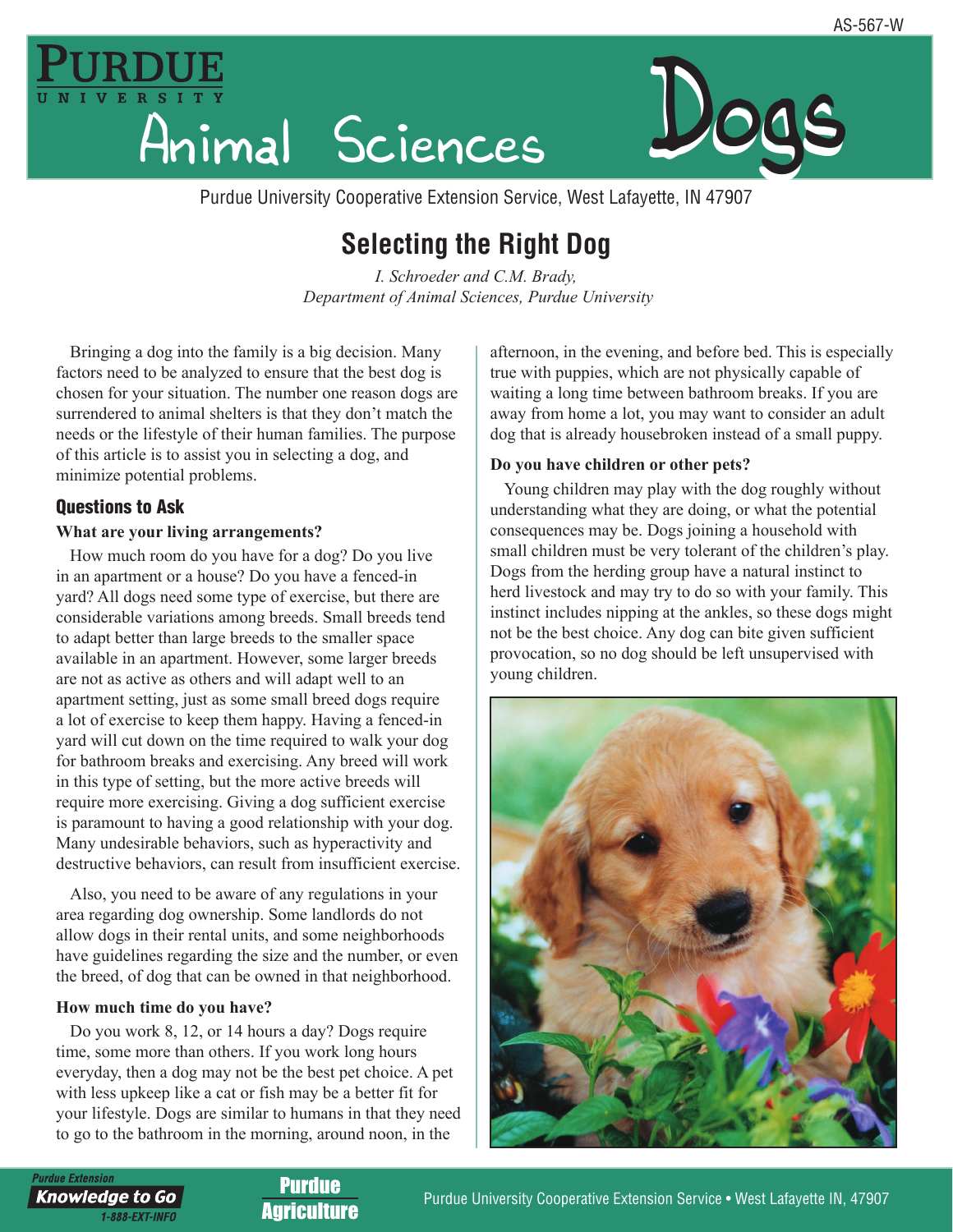Existing pets in the household must be considered when getting a new dog. The temperament of the new dog needs to be compatible with those of the existing pets to make sure no problems will arise with the new addition. Territorial problems should be expected. They usually clear up within a week or so. During this time, it is best to feed the dogs in separate locations, as food is a common cause of conflict.

#### **What is your level of experience?**

Have you owned dogs before? As mentioned previously, dogs require time and energy, and should be chosen with this in mind. Every dog needs obedience training, which can be done by you or by a professional. If you have never owned a dog before, an adult dog with some basic obedience training may be your best choice.

#### **What are your finances?**

There are a lot of expenses associated with dog ownership. The initial cost will vary depending on the breed and type of dog you select. Purebreds tend to cost more than mixed breed dogs, especially if they are purchased from a breeder or a pet store. However, purebreds from breed rescues can be less expensive. Purebreds are sometimes available through an animal shelter, although they will probably not have registration papers. It is best to be able to see and meet your potential dog's parents. That will give you an idea of its mature size and temperament, and provide valuable information about how the dog has been cared for by the current owner.

There are many other costs associated with dog ownership beyond the initial purchase price. Before you purchase a dog, go to a local pet warehouse. Check the prices of dog food, collars, leashes, toys, food bowls, crates, and any other supplies you think you need for your dog. If you have friends or family members who own dogs, ask them you how much they spend annually. The dog should visit the veterinarian annually for a physical examination and vaccinations. You will need to budget for the cost of potential illness or injury. Pet insurance is an option in some places, and may be something you want to explore.

There are regulatory requirements that include fees you need to pay. In most states, it is required by law to vaccinate your dog for rabies. Your veterinarian can let you know how frequently the vaccine must be administered. You may also be required to license your dog. Your veterinarian can also tell you what the local requirements are and how to get your dog licensed properly.

If you have answered all of the above questions and still think a dog is the right pet for your family, you can find a dog to fit your lifestyle and personality.

#### **Purpose of dog?**

The first thing you must determine to select the right dog is what purpose the dog will serve. Do you plan to breed, show, or hunt with the dog? Is the dog needed for service or therapy, or strictly as a companion? Regardless of the purpose, the dog selected should be a healthy representative of the species. If breeding or showing, you need a dog that meets or exceeds the standards for the breed and has all the appropriate documentation of its lineage. Hunting requires a good scent- or sight-hunting dog. Many dogs are good for service or therapy, but they need to have good temperaments, low ability to be distracted, and a willingness to learn.

#### **Long hair vs. short hair?**

Long haired breeds require more regular grooming than short haired dogs. Long haired dogs have a lot more hair to shed as well. Extensive grooming can be either time intensive, or expensive, depending on whether you prefer to do the grooming yourself, or if you have the dog groomed professionally.

#### **Size of dog?**

Dogs can be generally divided into three size categories based on their weight at maturity. Small breeds are generally up to 20 pounds, medium breeds are from 20- 50 pounds, and large dogs are greater than 50 pounds. Smaller dogs generally do not require as much space as larger dogs; however, caution should be taken with small breeds due to their small and fragile bodies. Small dogs can be easily injured by rough play, either with people, or with larger dogs. Large breeds can unintentionally cause harm to small children when playing. Large breeds tend to live anywhere from 8-12 years with 10 being the average. Small breeds can live to be 15 or 16 with an average of 14 years.

#### **Temperament?**

Do you want an active or non-active dog? You want a dog's temperament to match that of your lifestyle. If you have children, look for dogs with a low tendency to bite and a high tolerance for handling. If it is a guard dog, you want it to be obedient but still able to effectively guard the territory. Dogs that are overtly aggressive should be avoided always.

#### **Age?**

Do you want a puppy, an adult, or a senior dog? Puppies require a lot of attention and training, which may be difficult to accomplish with a busy schedule. A young adult will not need to be let out as often as a puppy, but it will need a lot of exercise and training. Older dogs may be less active, but costs may increase due the higher need for veterinary care as age increases. A popular myth is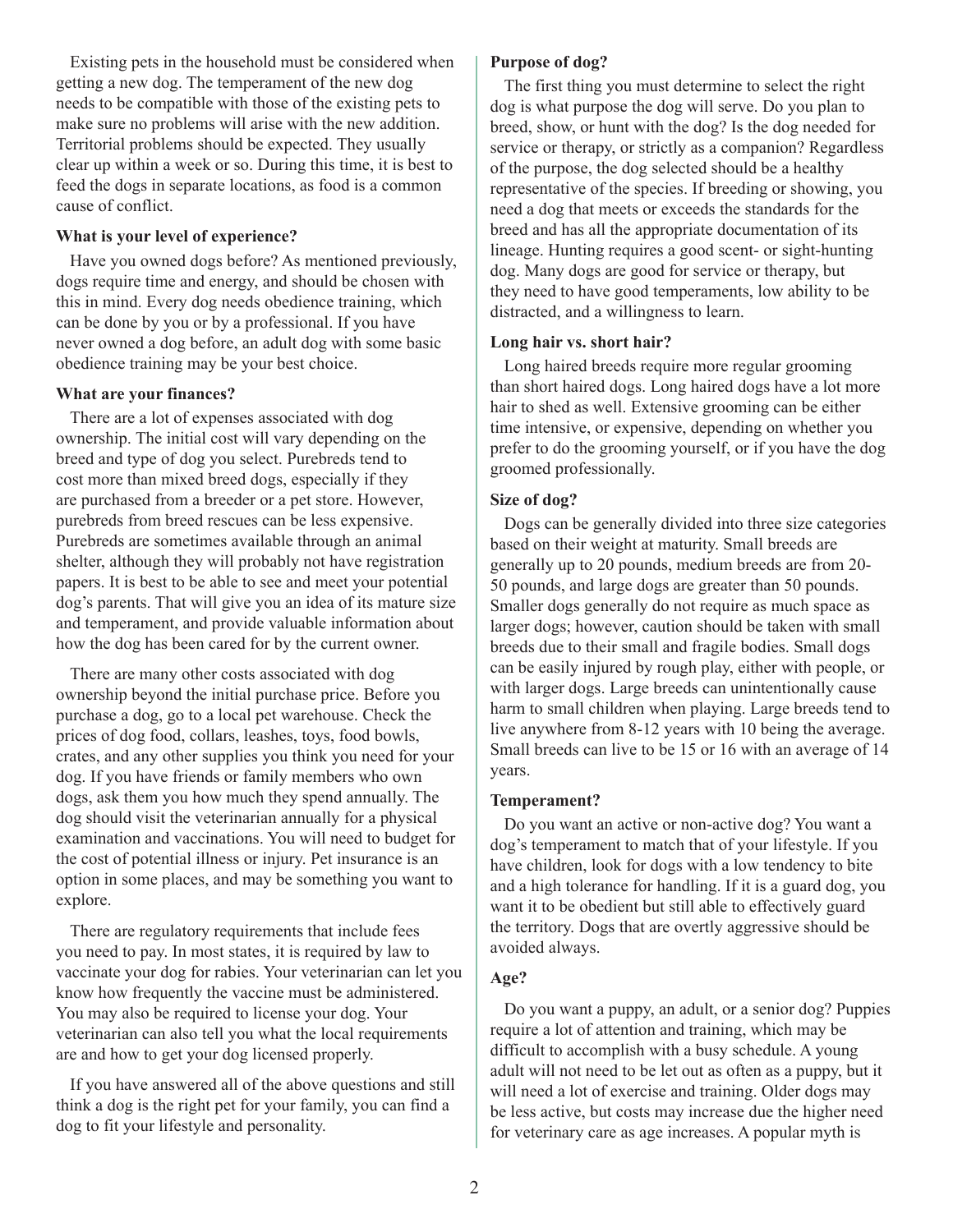that older dogs will not bond to their new owners. This is not true. If you invest the time and effort into developing a good relationship with your dog, bonding will happen, regardless of age.

## **Gender?**

Either gender is fine to choose, but there are differences. Males are generally larger than females within a breed, and they may have a tendency to be more aggressive and dominant. Intact males also are more likely to mark their territory with urine, and they mount more often. If you have a male dog already, the addition of a female dog will cause less fighting and competing than the addition of another male. Un-spayed females go through estrus (heat) twice a year. All dogs bark as a form of communication. It is a breed characteristic and a trait of each individual dog.

## **Purebred or Mix Breeds?**

If you are looking for a companion dog, either a mixed breed or purebred dog can be an excellent companion. If you are interested in breeding dogs, a purebred is required. American Kennel Club (AKC) shows require a purebred dog, but many other show opportunities are available for mix breeds (i.e., agility). Purebred dogs' lineage can be traced back easily and they tend to be more expensive than mixed breed dogs. Their genetics are more predictable in regard to size, temperament, and appearance. Some breeds are predisposed to certain genetic diseases. If you are looking at purebred dogs, it is important to know what genetic diseases the breed you are interested in can have, so you can beware of animals with that disease. Mixed breeds tend to have hybrid vigor and characteristics of the breeds from which they originated. They have fewer genetic diseases, but the prediction of mature size and temperament is more difficult. On average, mixed breed dogs are easier to find and less expensive to buy than purebred dogs.

# Breeds by Group and Characteristics

There are many breeds that will fit any and all needs and wants your family may have. Characteristics of the breeds are just generalizations, and mixed breed dogs would be expected to possess characteristics of all breeds contributing to their genetic makeup. Individual dogs within the breeds may not have the typical characteristics, or may display them to differing degrees. The following are different classifications of breeds, characteristics, and examples of the breeds grouped as defined by the AKC. Specific breed information along with pictures can be found on the AKC Web site.

## **Herding**

**Examples:** Australian Shepherd, Border Collie, Welsh Corgi (Pembroke, Cardigan), Collie, German Shepherd Dog, Old English Sheepdog, and Shetland Sheepdog

**Characteristics:** The Herding group was broken off from the Working group in 1983. They are intelligent, train easily, and make excellent companions. They can be very protective of their families and their property.

## **Hound**

**Examples:** Afghan Hound, Basset Hound, Beagle, Coon Hound, Bloodhound, Dachshund (short hair, long hair, wire hair), Foxhound, Greyhound, Irish Wolfhound, and Rhodesian Ridgeback

**Characteristics:** Hounds are known for their excellent hunting skills; they can either be sight or scent hunters. They are very active and can be very loud barkers and howlers. Hounds are devoted to tasks, can be distracted easily, and may be more sensitive to anesthetics.

## **Miscellaneous**

**Examples:** Neapolitan Mastiff, Jack Russell Terrier, Beauceron, Black Russian Terrier, Plott, and Redbone Coonhound

**Characteristics:** The miscellaneous group consists of purebreds that are not necessarily AKC registered. They still can be show dogs, and have a variety of personalities and uses. They are recognized by the AKC as new breeds, but have not yet been categorized into one of the other groups

## **Non-Sporting**

**Examples:** American Eskimo Dog, Bichon Frise, Boston Terrier, Bulldog (American, English), Chinese Shar-pei, Chow Chow, Dalmation, Keeshound, Lhasa Apso, and Poodle

**Characteristics:** The most diverse group of fully recognized breeds, the non-sporting group is made of breeds that don't clearly fit in any other group. Breeds come in a variety of sizes, coat colors, and personalities. There are representatives in this group of breeds with a variety of uses (hunting, guarding, lap dogs).

## **Sporting**

**Examples:** Pointers, Retrievers (Golden, Labrador, Chesapeake Bay), Setters (English, Gordon, Irish), Spaniels (Brittney, Clumber, Cocker, Springer), and Weimaraner

**Characteristics:** High energy levels, high endurance, very alert, and moderate obedience levels characterize the sporting breeds. These dogs require lots of exercise, and they are not the best dog for apartments, or for people who are not active.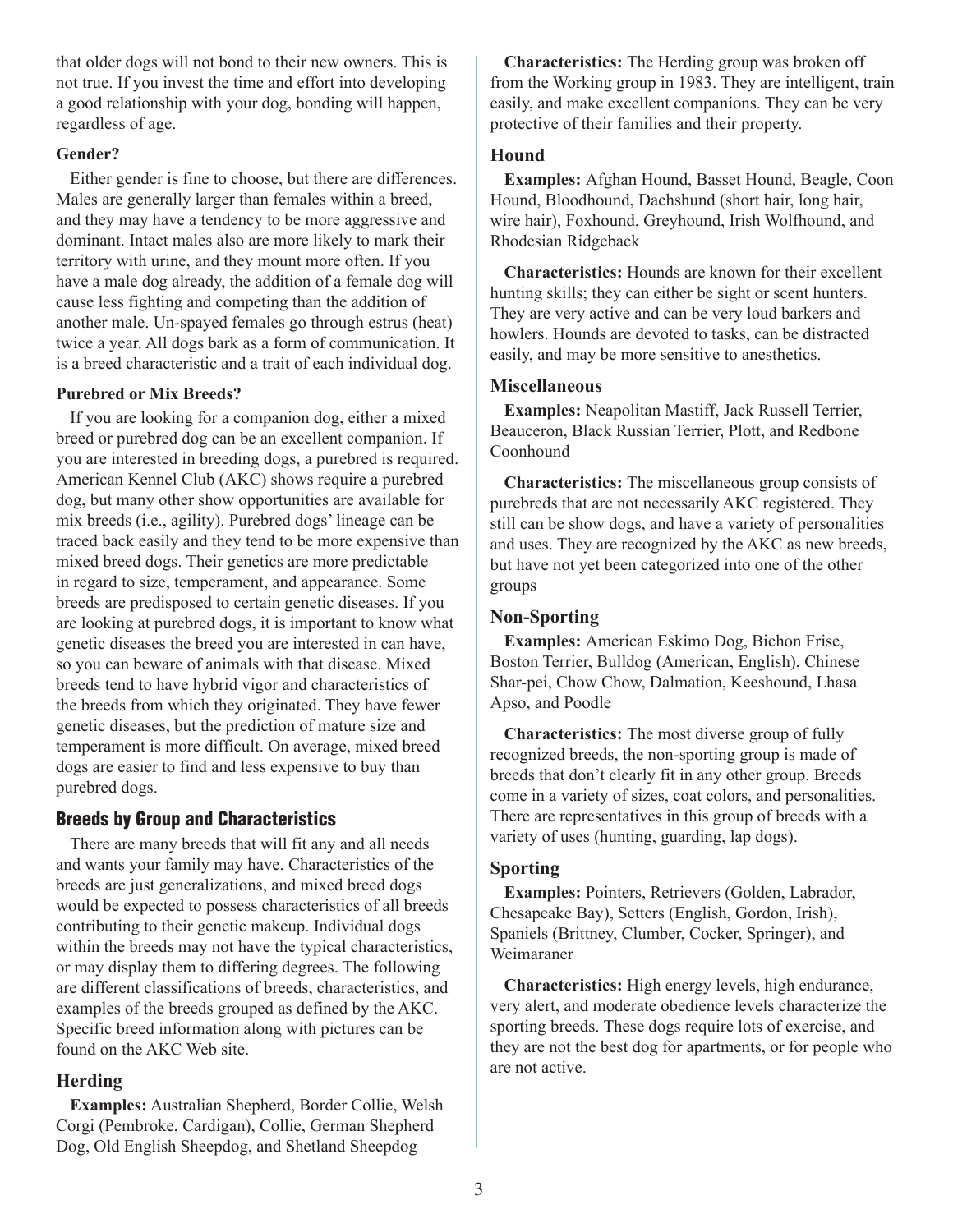## **Terrier**

**Examples:** Airedale Terrier, Staffordshire Terrier (Bull, American), Bull Terrier, Fox Terrier, Miniature Schnauzer, Scottish Terrier, Welsh Terrier, and West Highland White Terrier

**Characteristics:** Terriers are feisty and energetic and tend to have little tolerance of other animals. They were originally bred and used to hunt vermin, so they are very intelligent and independent. Terriers need an active owner who will understand their independent personalities.

#### **Toy**

**Examples:** Chihuahua, Chinese Crested, Maltese, Miniature Pinscher, Papillon, Pekingese, Pomeranian, Pug, Shih Tzu, and Yorkshire Terrier

**Characteristics:** Toys are good dogs for apartments, city life or people who are looking for lap dogs. They can be easier to maintain because of their smaller size, although some have high grooming needs. Toys should learn basic obedience like all other dogs, failure to do so may result in a pet with a bad attitude.

#### **Working**

**Examples:** Akita, Alaskan Malamutes, Bernese Mountain Dog, Boxer, Mastiff (Bull, French), Doberman Pinscher, Schnauzer (Standard, Giant), Great Dane (Tawny, Brindle, Harlequin), Great Pyrenees, Newfoundland, Rottweiler, St. Bernard, and Siberian Husky

**Characteristics:** The largest group in number of breeds, working dogs are known for their herding skills, ability to pull sleds, and guard territory. They are quick to learn, intelligent, large, dominant, and strong, have high endurance and are territorial. Good obedience training is a must because of the size and strength of the working breeds.

#### Choosing the Right Dog Within the Breed

There are many places to purchase a dog. Remember, the initial cost of the dog is only a part of the cost of dog ownership. Reputable breeders may be harder to locate than pet stores. Genetic diseases may be more prevalent, especially if the breeder is not discriminating. Animals at pet stores may not be in the best health due to the stress of transportation of puppies, and the high traffic of people and other dogs. Additionally, some pet stores do not know very much about the background of the dogs that are purchased there. Shelters are an excellent source for a dog. Shelters have a large variety of dogs, both purebreds and mixed breeds, and in addition to getting a good pet, you get the positive feeling of having "rescued" a dog. Be cautious with newspaper ads. The advertised dogs are



usually free or cheap, but the health and genetics of the dog can be variable. Make sure you ask why the person is giving up the dog.

When buying a dog, take your time and look at many facilities and dogs. A good breeder will not be hasty to sell their dogs. They will be most interested in the dog's well-being and will want to place the dog in the best home possible. The best breeders will even interview you to make sure you are prepared for a dog and understand the responsibility. Many breeders will follow up after the purchase to check on the new member of your family. Puppies should not be sold earlier than six weeks, so do not buy one from a breeder if offered. The breeder should have good records of the lineage, genetic tests, vaccinations, and health history of both parents. If the parents are available, the breeder will let you see them along with their records. In most cases, the mother, and information on the father, will be present. A good facility will have a separate area for puppies, which is clean and sanitized. The puppies should be provided socialization opportunities with the breeder and other animals. When handling the puppies, look for any abnormal appearance such as unhealthy eyes, ears, or limbs.

When selecting a dog, you want to observe its behavior, and avoid extremes. Desirable characteristics include curiosity, playfulness, and confidence. Undesirable characteristics include dominance, bullying, apathy, excessive barking, biting, and submissive urinating.

Two people should bring the puppy home, one to hold the puppy in the car and the other to drive. If the new dog is an adult dog, it should be confined in a crate when it is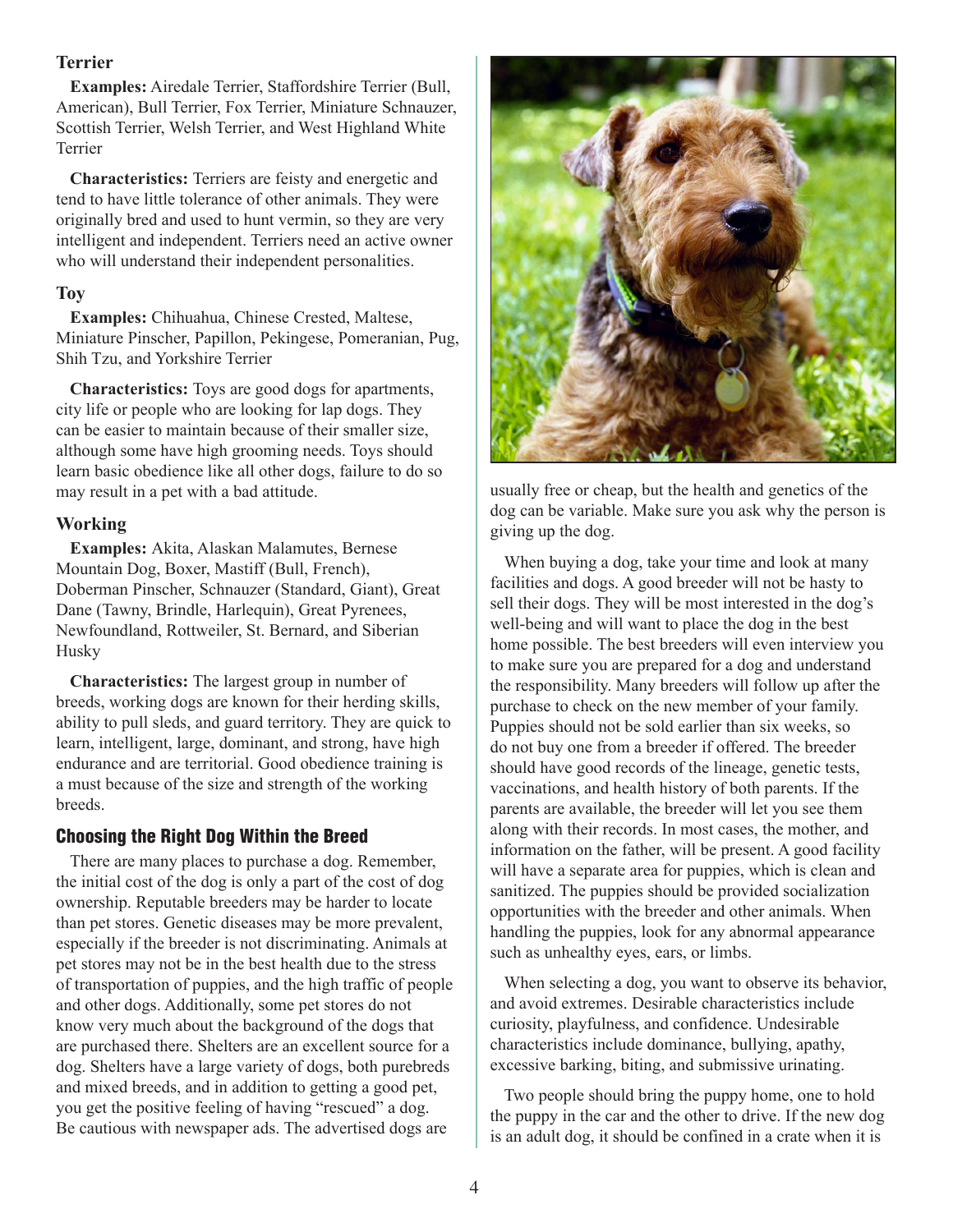transported. Try to have the next few days free to let the new dog adapt to the family and environment. Start calling the dog by its appointed name. Try not to leave it alone for more than 30 minutes as it adjusts to its new life.

When choosing the puppy, several tests need to be done to make sure the best puppy of the litter is picked. When choosing a dominant breed (i.e., territorial, aggressive, controlling), ideal test outcomes should be a little toward the submissive (i.e., shy, cautious, crouch with tail between legs). This is the opposite for submissive breeds.

1. Hold the dog with the feet a few inches off the floor.

- a. Normal (N): struggle a little and then settle down
- b. Dominant (D): continue struggling, may bite and howl
- c. Submissive (S): urinate or dangle
- 2. Hold the puppy on its back in your lap and stroke the belly while talking softly.
	- a. N: Struggle then settle down
	- b. D: Struggle, bite, and howl
	- c. S: Urinate, panic, totally succumb
- 3. Toss a ball.
	- a. N: Chase, play, bring it back, and let you take it away
	- b. D: Chase the ball, take it to a corner, growl when you try to take it away
	- c. S: Not react at all, or afraid
- 4. Crouch and call to it.
	- a. N: It will come over happily, confidently, and playfully
	- b. D: It will charge, jump, or ignore
	- c. S: It will hide, come cautiously, expose belly, urinate when touched
- 5. Test with people. When toys or other sounds are present you want the puppy to come to you even with distractions.
- 6. Test confidence. You want to do this test as long as the puppy is not 8-12 weeks of age because this is considered their fear period. For this test, throw an object that makes noise. A good reaction is to be cautious, then curious. A bad reaction would be if the dog howls, bolts in fear, urinates or defecates. These dogs will tend to be fear aggressive and fearful when in unknown situations.

# Preparing the House

Dogs, especially puppies and adolescent dogs, love to

chew. This is an instinctive behavior and impossible to eliminate, so make sure anything that you do not want chewed is put away. Buy toys and bones to minimize chewing of your personal items. You will also need a leash, collar, bowls, food, bones, toys, beds, and grooming supplies to prepare for the arrival of a dog. You should set up an appointment with your veterinarian before taking the new dog home especially if you have other pets.

# **Summary**

As demonstrated in this paper, there is a lot to consider, and many options when adding a dog to your family. Careful thought and selection is well worth the effort when you bring home a dog that fits the purpose you intended, and you and the dog develop a strong and effective relationship.

# **Bibliography**

The American Kennel Club. Retrieved November, 24, 2003, from http://www.akc.org.

Baer, N. & Duno, S. (1995). *Choosing a dog: Your guide to picking the perfect breed.* New York: Berkley Books.

*The Complete Book of the Dog.* (1985). New York:Holt, Rinehart and Winston.

Hart, B. & Hart, L. (1988). The Perfect Puppy: How to Choose Your Dog by Its Behavior. New York: W. H. Freeman and Company.

Pugnetti, G. (1980) *Simon & Schuster's Guide to Dogs.* New York: Simon & Schuster Inc.

## **Checklists**

The following checklists can be used to help you